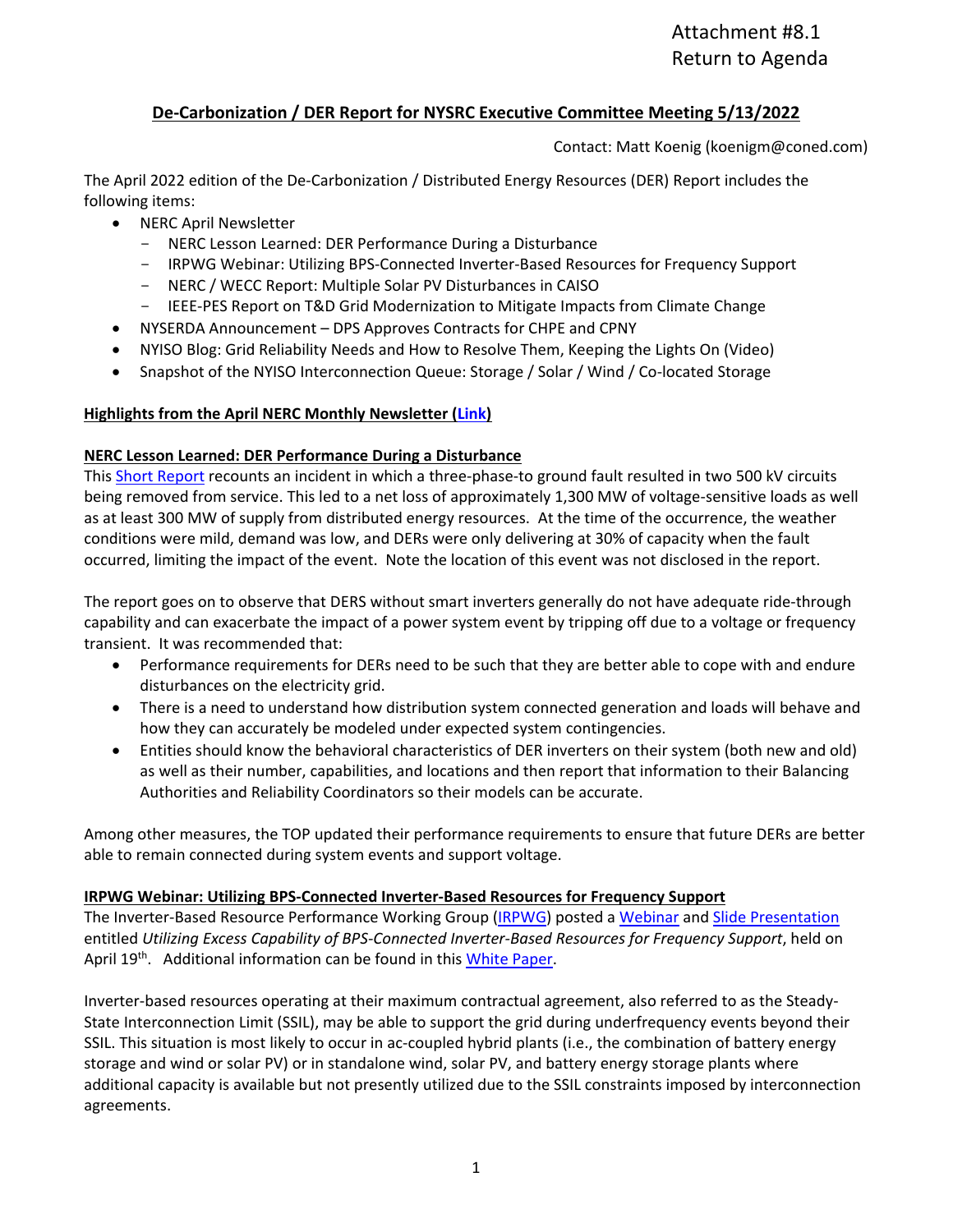By establishing a Short-Term Interconnection Limit (STIL) in interconnection agreements, inverter-based resources with excess active power capability beyond the Steady-State Interconnection Limit (SSIL) can use this capability to better support the grid frequency. However, once the system frequency recovers to nominal, the MW output of the plant should return to a value equal to or below SSIL.

In an effort to advance this concept, the NERC IRPWG has developed a set of recommendations and identified the applicable entities within the industry that would need to act upon these recommendations to enable this capability:

- The pro forma Large Generator and Small Generator Interconnection Agreements (LGIA and SGIA) should be amended to specify conditions under which the SSIL and STIL of the facility would complement each other to enable the facility to respond to underfrequency events and provide Primary Frequency Response (PFR) or Fast Frequency Response (FFR) rto the BPS for the duration until the frequency is restored.
- Transmission Owners (TOs), in coordination with their Transmission Planner (TP) and Planning Coordinator (PC), should update local interconnection requirements per NERC FAC-001 to permit operation of all newly interconnecting inverter-based resources, to provide PFR and FFR while operating at their SSIL up to their STIL. Primary Frequency Response and Fast Frequency Response requirements should focus on the required performance - droops, dead-bands, response times, and reaction times.
- TPs and PCs should evaluate and enhance their interconnection study processes per NERC FAC-002 to ensure the added provision of FFR and PFR from inverter-based resources does not adversely affect BPS reliability or stability. Adequate simulations are needed to ensure all system operating limits are met with these capabilities enabled.
	- TPs and PCs should review, amend, and file their pro forma interconnection agreements and procedures to clarify SSIL and STIL to support PFR or FFR whenever excess capability is available.
	- TPs and PCs should also ensure any transmission planning studies including PFR or FFR from these types of resources are appropriately modeled in underfrequency load shedding (UFLS) studies per the latest effective version of NERC PRC-006.
- Equipment manufacturers, developers, Generator Owners (GOs), and Generator Operators (GOPs) of BPS-connected inverter-based resources that have excess capabilities and able to provide additional active power (above SSIL) to support frequency response should utilize the STIL established by interconnection agreements or requirements.
- Reliability Coordinators (RCs) and Transmission Operators (TOPs) should ensure the additional active power generated by resources that have exceeded their SSIL up to their STIL to provide PFR or FFR would not cause any adverse impacts to reliability and stability of the BPS during real-time operations. This includes ensuring that operational planning assessments and real-time assessments are reflective of these additional capacities from inverter-based resources.
	- Balancing Authorities (BAs) should ensure awareness of the on-line FFR and PFR capabilities to ensure sufficient reserves to support BPS frequency immediately following sudden loss of generation or sudden increase in load events.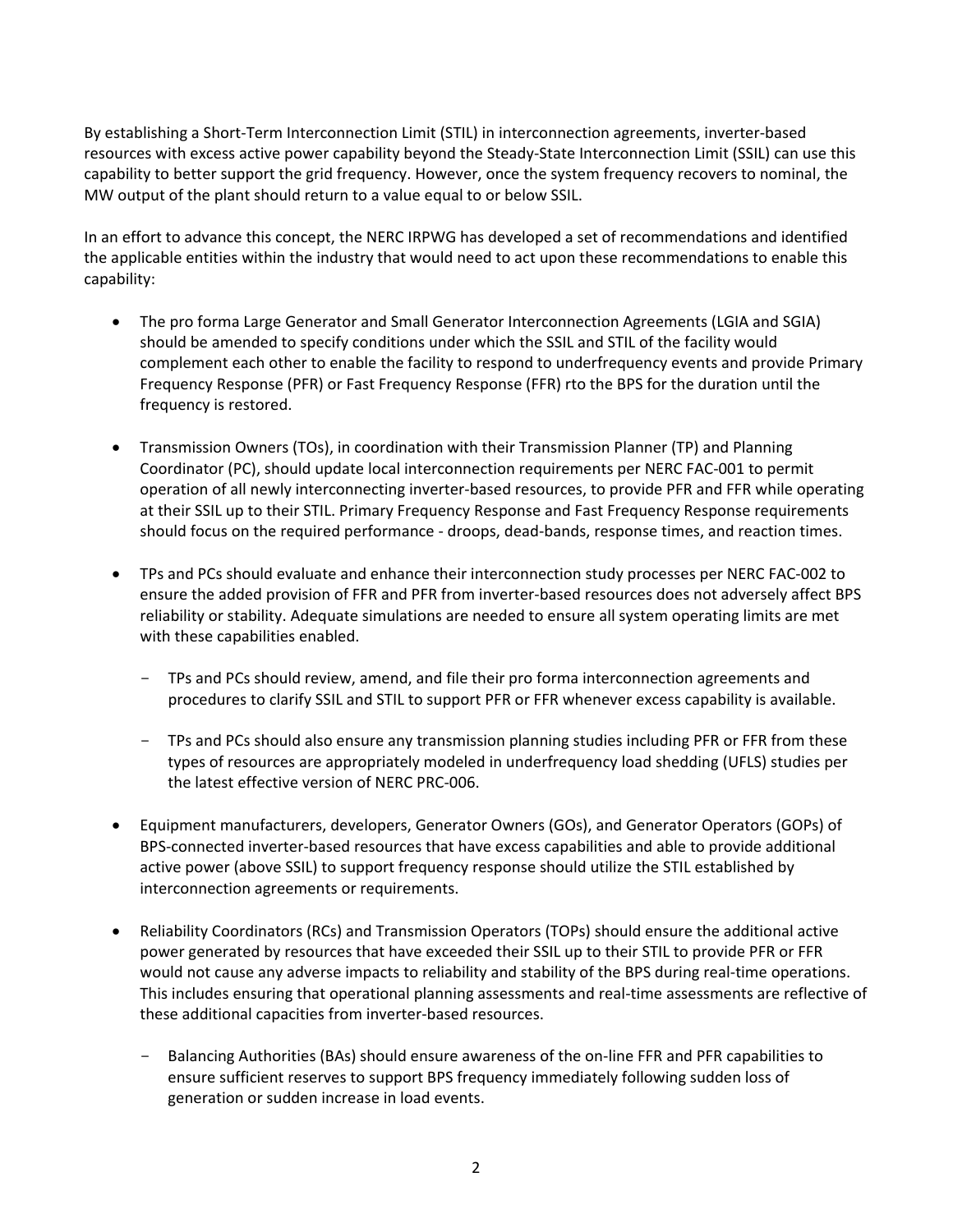## **NERC / WECC Report: Multiple Solar PV Disturbances in CAISO [\(Link\)](https://www.nerc.com/pa/rrm/ea/Documents/NERC_2021_California_Solar_PV_Disturbances_Report.pdf)**

This report contains the ERO analysis of four BPS disturbances with widespread reductions of solar PV output that occurred in the California Independent System Operator (CAISO) footprint between June and August of 2021. Each disturbance involved widespread reductions of active power output from solar PV resources in the Southern California area. Two of these events also involved tripping of synchronous generating resources, and three involved some degree of distributed energy resource (DER) tripping or reduction. The table below provides an overview of the four disturbances analyzed by NERC and WECC:

| <b>Disturbance and Name</b>                  | <b>Initiating Fault Event</b>                                                                                            | <b>Description of Resource Loss*</b>                                                                                                                |
|----------------------------------------------|--------------------------------------------------------------------------------------------------------------------------|-----------------------------------------------------------------------------------------------------------------------------------------------------|
| June 24, 2021<br>"Victorville"               | Phase-to-Phase Fault on 500<br>Loss of 765 MW of solar PV resources (27 facilities)<br>Loss of 145 MW of DERs<br>kV Line |                                                                                                                                                     |
| July 4, 2021<br>"Tumbleweed"                 | Phase-to-Phase Fault on 500<br>kV Line                                                                                   | Loss of 605 MW of solar PV resources (33 facilities)<br>Loss of 125 MW at natural gas facility<br>Loss of 46 MW of DERs                             |
| July 28, 2021<br>"Windhub"                   | Single-Line-to-Ground Fault<br>on 500 kV Circuit Breaker                                                                 | Loss of 511 MW of solar PV resources (27 facilities)<br>Loss of 46 MW of DERs                                                                       |
| <b>August 25, 2021</b><br>"Lytle Creek Fire" | Phase-to-Phase Fault on 500<br>kV Line                                                                                   | Loss of 583 MW of solar PV resources (30 facilities)<br>Loss of 212 MW at natural gas facility<br>Loss of 91 MW at a different natural gas facility |

Brief descriptions of the causes of solar PV reduction observed in these four disturbances are described below. Note that in many cases, the report describes the inverters as "legacy" models, either no longer supported or manufactured. Many of these issues would not recur in future installations, as a result of new features and/or compliance with IEEE 2800 guidelines and requirements.

- Momentary Cessation and Plant Controller Interactions: Momentary cessation continues to be a notable cause of BPS-connected solar PV reduction in the California region. This is primarily driven from solar PV facilities with legacy inverters that cannot eliminate momentary cessation or modify settings. NERC did note that a number of the facilities that tripped due to inverter protection (e.g., ac overcurrent protection) also stated that they have momentary cessation controls enabled; these are relatively large, newer facilities with these controls enabled that seems to conflict with existing interconnection requirements. Similarly, plant controller interactions with the inverters appear to be elongating the expected dynamic response from these resources based on the programmed ramp rates in the plant controller. This precludes the inverters from quickly returning to pre-disturbance output levels and degrades system stability. Some interactions slowed the plant recovery by many seconds while other slowed the recovery to many minutes. These issues are easily identifiable using various data sources (even Supervisory Control and Data Acquisition (SCADA) data) and should be mitigated immediately.
- Slow Dynamic Response: A number of facilities originally identified in the brief report as reducing power output actually responded dynamically (with dynamic voltage support) to the disturbance. However, the fault cleared in around 50 ms and voltage recovered immediately, yet the recovery of active power to pre-disturbance levels extended many seconds or minutes beyond the recommendations specified in NERC reliability guidelines. These inverters are specifically programmed with momentary cessation disabled and some form of reactive current injection (e.g., K-factor control) enabled.
- Cause Unknown: A number of facilities that reduced output in these disturbances were unable to provide any useful information for root cause analysis. The inability of the facility owner to retrieve disturbance analysis data precludes the analysis team from conducting root cause analysis and prohibits the development of any possible mitigations or solutions to the issues observed.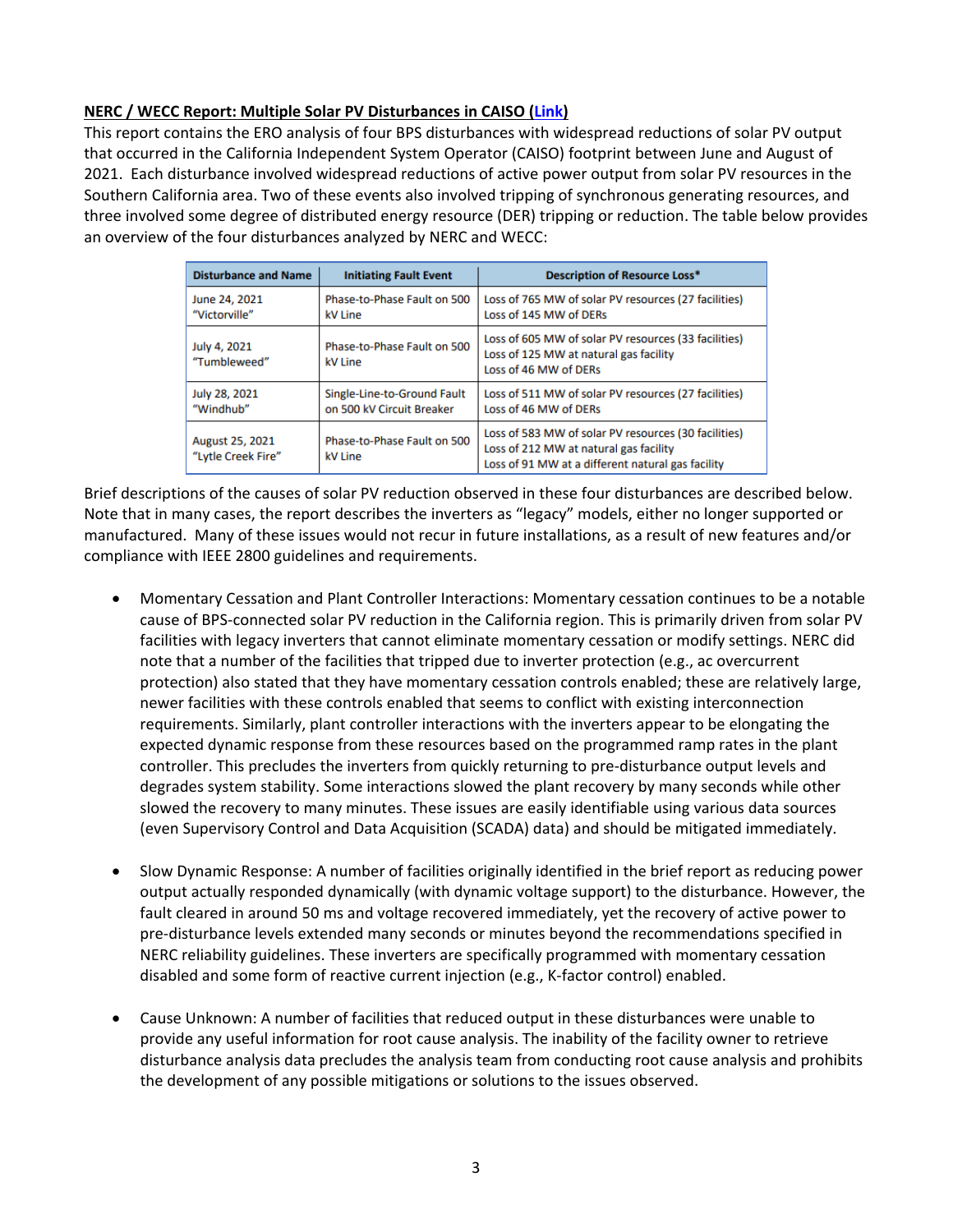- DC Voltage Imbalance: Inverters from one manufacturer exhibited an imbalance in dc voltage conditions when the dc positive and negative voltages relative to the midpoint dc voltage exceeded a pre-defined threshold. The inverter manufacturer has stated that this may be attributable to the transient occurring during the fault or unstable negative sequence voltage plus the solar PV input at low power.
- AC Overcurrent: Across multiple facilities and three inverter manufacturers, ac overcurrent protection appeared in these disturbances. The issue was more pronounced for one particular inverter manufacturer; however, they have stated that this issue appears to be from some of their older inverter models and appears to not be an issue for newer inverters. Most commonly, the protection is set to 110–150% of rated inverter ac current (instantaneous peak).
- DC Overcurrent: At one large solar PV facility with legacy inverters, dc overcurrent protection tripped most inverters. These inverters have parallel-connected inverter insulated-gate bipolar transistor (IGBT) bridges (dc in, 3-phase ac out) and all parallel bridges initiated a dc overcurrent trip in most cases. This issue was identified in the Blue Cut Fire and led to this specific inverter manufacturer disabling fast dc current protection for all newer inverters; however, legacy inverters require the fast dc overcurrent protection remain enabled.
- Uninterruptible Power Supply Unit Failure: A few inverters tripped on uninterruptible power supply failure and remained off-line for the rest of the day. The plant owner was able to restore the inverters to service upon manual inspection; however, no additional details were provided regarding the failure.
- Inverter Frequency Tripping: Two facilities exhibited frequency-related tripping. One facility had inverters trip on over-frequency (61.7 Hz for 1 ms), and the other had inverters trip on underfrequency (59.3 Hz for 20 ms). Both trips involved a near-instantaneous trip timer that led to false tripping caused by spikes in calculated frequency during voltage phase angle jumps at the time of the fault. NERC recommended that the plant owner work with the inverter manufacturer to expand settings to given equipment capabilities. NERC also recommended the inverter manufacturer proactively update settings at all existing facilities that may be prone to this spurious tripping.
- AC Undervoltage: Inverters at two facilities tripped on ac undervoltage protection. In particular, one non-BES facility had ac undervoltage protection set within the PRC-024-3 voltage boundaries and tripped due to the relatively tight settings. NERC recommended that the facility owner extend those undervoltage trip settings, if possible, to help ensure resource ride-through for BPS faults.

The table below shows each of the causes of solar PV reduction, along with the magnitude of reduction for each event. Note the significant contributions from momentary cessation and slow active power recovery.

| <b>Cause of Reduction</b>            | <b>June 24 [MW]</b> | July 4 [MW] | <b>July 28 [MW]</b> | August 25 [MW] |
|--------------------------------------|---------------------|-------------|---------------------|----------------|
| <b>Slow Active Power Recovery</b>    | 111                 | 193         | 184                 | 91             |
| <b>Momentary Cessation</b>           | 310                 | 120         | 192                 | 447            |
| <b>Cause Unknown</b>                 | 103                 | 103         | 112                 | 24             |
| <b>Inverter DC Voltage Unbalance</b> |                     | 77          | 15                  | 4              |
| <b>Inverter AC Overcurrent</b>       | 49                  | 74          | 17                  | 13             |
| <b>Inverter DC Overcurrent</b>       | 98                  | 9           | 47                  | 3              |
| <b>Inverter UPS Failure</b>          | ٠                   | 4           |                     |                |
| <b>Inverter Overfrequency</b>        | ٠                   | ۰           | 43                  | 18             |
| <b>Inverter Underfrequency</b>       | 14                  | ۰           |                     |                |
| <b>Inverter AC Undervoltage</b>      | 100                 | ۰           | 16                  |                |
| <b>Total</b>                         | 785                 | 566         | 626                 | 600            |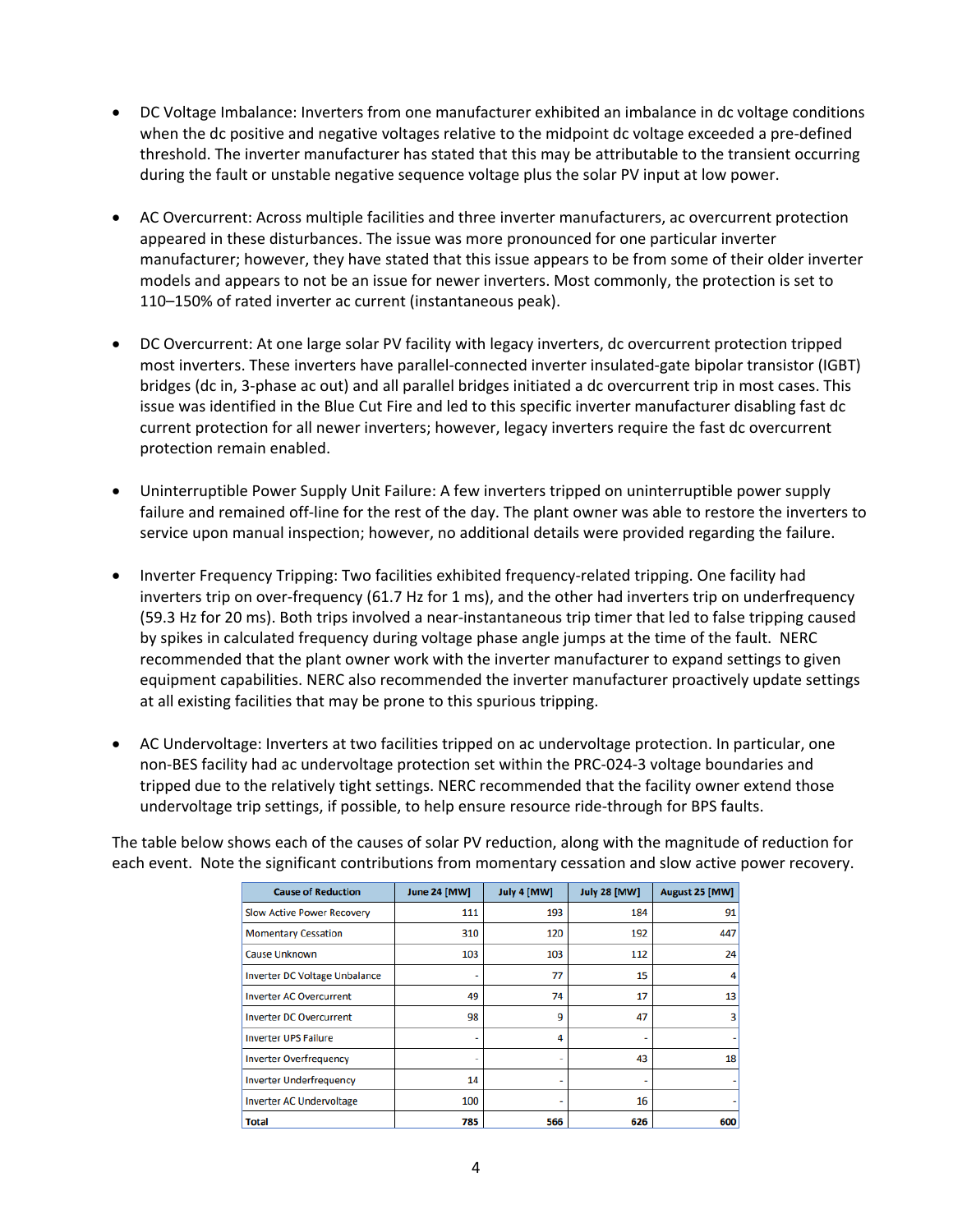## **IEEE-PES Report on T&D Grid Modernization to Mitigate Impacts from Climate Change**

NERC ha[s Announced](https://www.nerc.com/news/Headlines%20DL/IEEE%20Report%20Announcement%20Final.pdf) the publication of a new report on climate change Impacts to the Grid, which can be found along with a summary presentation at the [IEEE PES Resource Center](https://resourcecenter.ieee-pes.org/education/webinars/PES_ED_WEB_TDG_042022_SLD.html) (Free for IEEE PES members). The report is entitled "*Importance of T&D Grid Modernization to Mitigate Impacts from and Adapt to Climate Change*". The report underscores the significance for a modern, resilient grid as the foundation for a clean energy future, and obtains input from global energy experts on practical solutions to enable stakeholders to meet the emerging challenges associated with climate change.

The table below highlights the key contributions from Inverter-Based Resources:

| <b>Addressing Reliability with IBRS</b>    |                                                                                                                                                                                                                                                                                                                                                          |  |  |  |  |
|--------------------------------------------|----------------------------------------------------------------------------------------------------------------------------------------------------------------------------------------------------------------------------------------------------------------------------------------------------------------------------------------------------------|--|--|--|--|
|                                            |                                                                                                                                                                                                                                                                                                                                                          |  |  |  |  |
| <b>Key Considerations</b>                  | <b>System Aspects</b>                                                                                                                                                                                                                                                                                                                                    |  |  |  |  |
| Power ramping                              | High up and down intermittent power ramps can affect control area performance<br>$\bullet$                                                                                                                                                                                                                                                               |  |  |  |  |
| Low system inertia                         | High rate-of-change of frequency following a large loss causes resources to trip due to reduced synchronizing torques<br>Under-frequency relays respond to low frequency by tripping load<br>Speed of system events faster than ability of protection system                                                                                             |  |  |  |  |
| Low reserves                               | Renewables generally operate at max power tracking and do not leave a headroom for reserves                                                                                                                                                                                                                                                              |  |  |  |  |
| Low fault-current levels                   | Ability of protection systems to detect faults                                                                                                                                                                                                                                                                                                           |  |  |  |  |
| Low short-circuit ratio<br>(weakened grid) | Instability in inverter controls (phase-locked loop synchronization and low frequency oscillations)<br>٠<br>Challenges to inverter ride-through and islanding<br>٠<br>Voltage flicker (especially in distribution feeders)<br>٠<br>Difficulty of voltage control due to voltage sensitivity (dV/dQ)<br>Difficulty in energizing large power transformers |  |  |  |  |
| Low damping of<br>system oscillations      | Synchronous machines have rotor dampers<br>Use of grid forming inverters and inverter control settings to mitigate<br>٠                                                                                                                                                                                                                                  |  |  |  |  |
| Power flow and voltage<br>fluctuations     | Intermittent renewables cause fluctuations is system voltages especially when the grid short circuit strength is low<br>٠<br>Ensure compliance with IEEE 1453 standard for flicker<br>٠                                                                                                                                                                  |  |  |  |  |
| <b>Black start</b>                         | Ability to restart a system with predominantly inverter-based resources                                                                                                                                                                                                                                                                                  |  |  |  |  |
|                                            |                                                                                                                                                                                                                                                                                                                                                          |  |  |  |  |

# **Additionation Delteletter critele IDDe**

## **NYSERDA Announcement – DPS Approves Contracts for CHPE and CPNY** [\(Link\)](https://www.nyserda.ny.gov/About/Newsroom/2022-Announcements/2022-04-14-Governor-Hochul-Announces-Approval-of-Contracts)

On April 14<sup>th</sup>, NYSERDA and Governor Hochul announced that the New York State Public Service Commission has approved contracts with Clean Path New York for its Clean Path NY project (CPNY) and H.Q. Energy Services Inc. for its Champlain Hudson Power Express (CHPE) project to deliver clean, renewable solar, wind and hydroelectric power from upstate New York and Canada to New York City.

As the largest transmission projects contracted for New York State in the last 50 years, these projects will reduce the city's reliance on fossil fuel-fired generation by more than 50 percent in 2030. Today's announcement accelerates progress to exceed New York State's goal for 70 percent of the state's electricity to come from renewable sources by 2030 on the path to a zero-emission grid by 2040 as outlined in the Climate Leadership and Community Protection Act.

The selected projects are expected to deliver 18 million megawatt-hours of clean energy per year, or more than a third of New York City's annual electric consumption, from a diverse and resilient clean generation portfolio including onshore wind, solar, and hydroelectric power, backed by energy storage, from upstate New York and Quebec. Current estimates anticipate the CHPE project to become operational in 2025, and the CPNY project in 2027.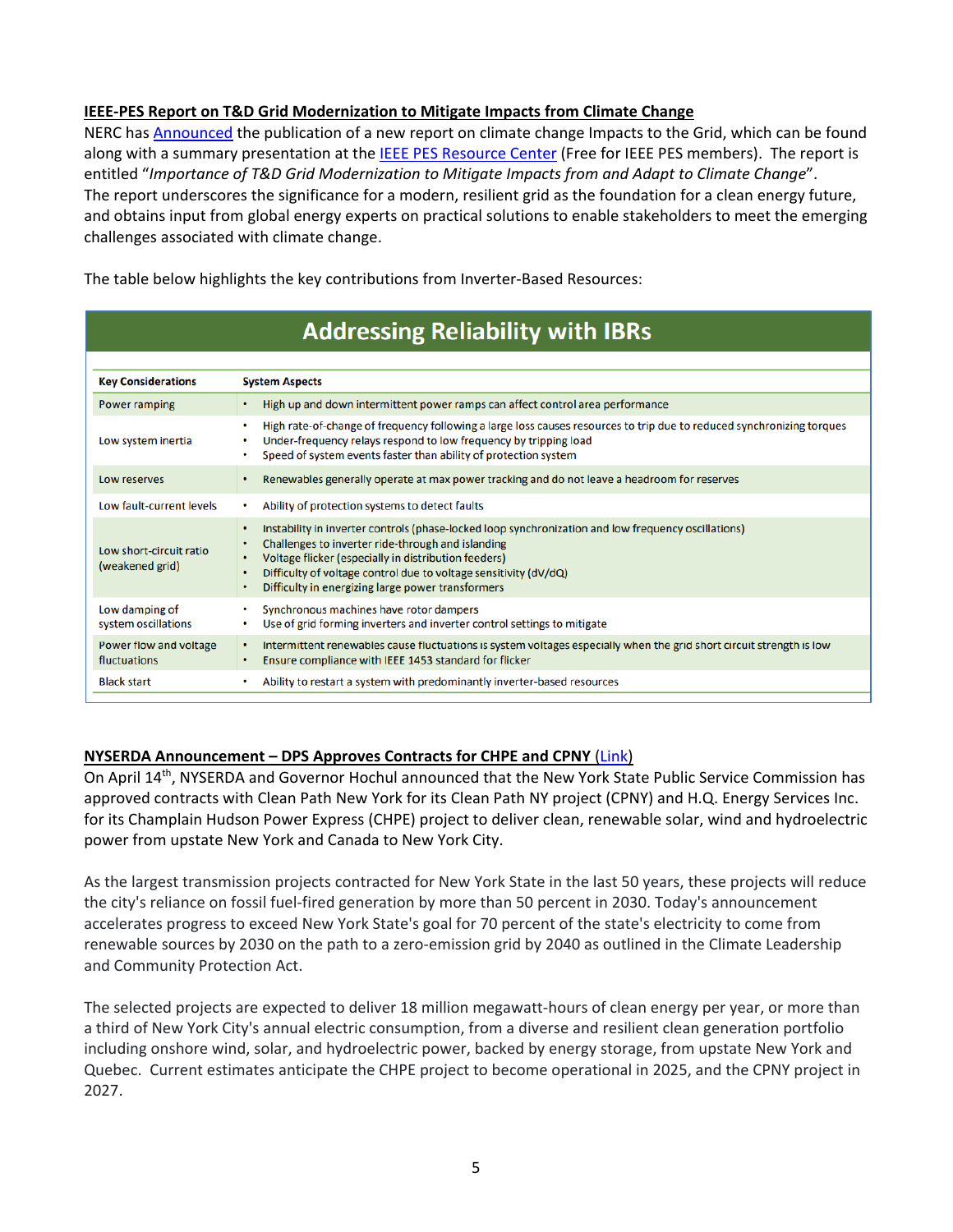#### **NYISO: Announcements on the Blog Page of the NYISO Website:**

Features from the [Blog Page](https://www.nyiso.com/blog) of the [NYISO Website](http://www.nyiso.com/) are as follows:

#### [Posting: Grid Reliability Needs and How to Resolve Them](https://www.nyiso.com/-/grid-reliability-needs-and-how-to-resolve-them)

The posting seeks to explain the basic processes used by the NYISO to identify reliability challenges and implement solutions. Two methods were described below:

Four times a year, the NYISO performs a Short-Term Assessment on Reliability (STAR), which focuses on identifying reliability needs up to five years out. This helps to quickly evaluate changes to the system, such as generator deactivations, changes to the transmission system, or changes in demand that could affect reliability.

For a longer-term approach, the NYISO performs a Reliability Needs Assessment (RNA), looking 10 years out. This process cycle runs every two years and begins with the development and publishing of the RNA report. The RNA looks at both the adequacy of energy resources and limitations of the transmission grid to determine whether the grid will be able to supply enough power to meet demand.

In response to the state's "Peaker" rules creating more stringent emission limits, a series of deactivations of fossil fuel plants in New York City and Long Island will further reduce the available generation to meet demand on days when is most needed, such as a multi-day heat wave.

Once a need is identified, solution strategies include:

- Solicit a developer to implement in new energy resources, transmission, or demand reduction
- Solicit a utility for backstop transmission solutions when market solutions can't be built in a timely manner
- Gap solutions such as transmission and demand response
- Establish Reliability Must Run (RMR) agreements with one or more generators

There are currently over 400 proposed supply, transmission, and load projects in the Interconnection Queue.

#### [Video: Keeping the Lights On](https://www.nyiso.com/-/video-episode-3-keeping-the-lights-on)

In this third installment in the series [Grid of](https://www.nyiso.com/2040grid)  [the Future,](https://www.nyiso.com/2040grid) Rick Gonzales, Zach Smith and former FERC Commissioner Colette Honorable take a look at lessons learned from previous outages, impacts of major weather-related events, and how we can avoid similar events from happening in the future.

A short history of the formation of the NYISO provided images of some of the founding members with a backdrop of the original control center. A statement at the end of the presentation reinforced the necessity of maintaining fossil-fuel type generation for reliability needs until such time as there are sufficient renewable and storage resources to satisfy this responsibility.



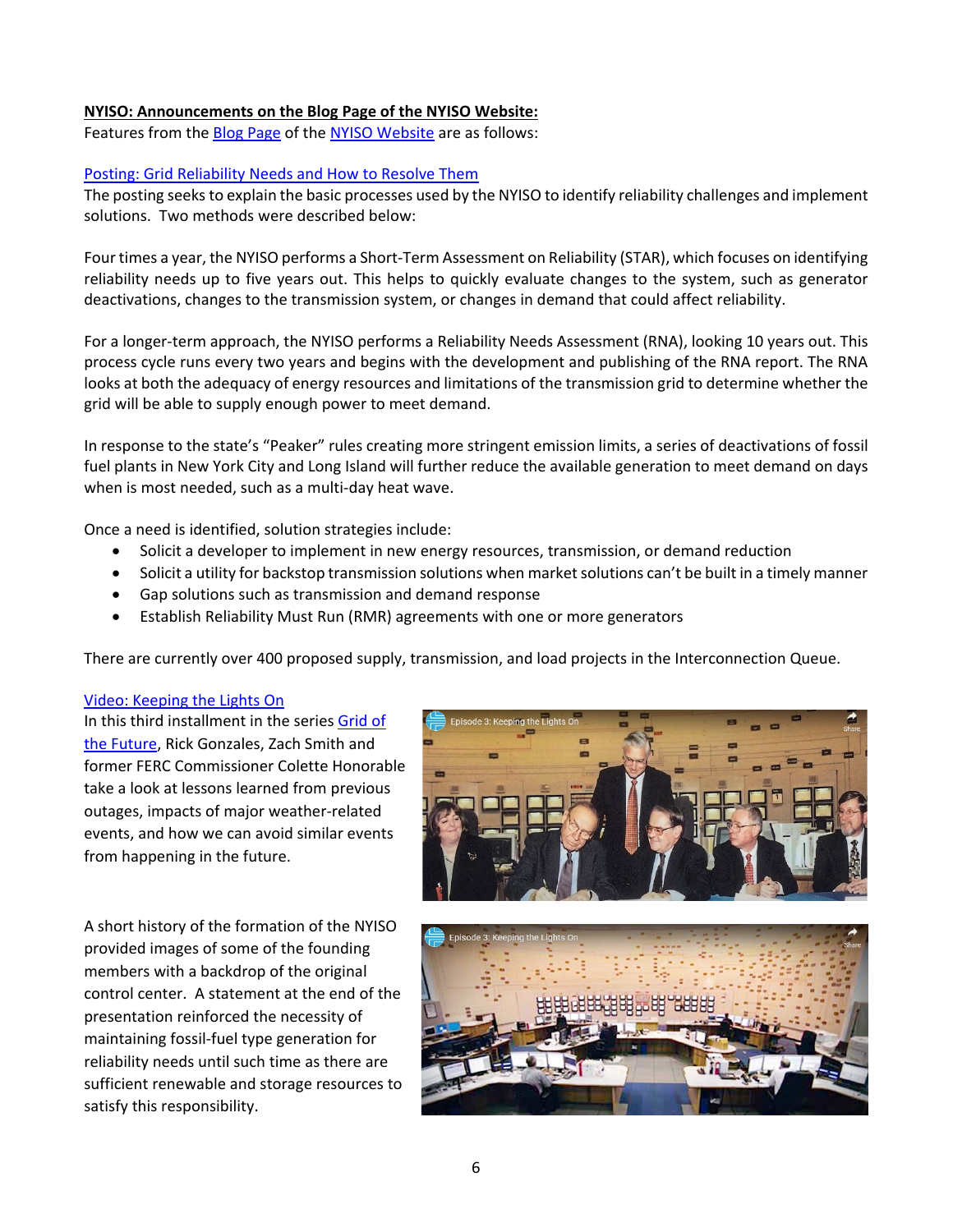#### **NYISO Press Releases:**

April 5<sup>th</sup>: New York Energy Storage Interconnection Queue Reaches 12 GW, Double the state's 2030 Target The Department of Public Service (DPS) has issued its third 'State of Storage' annual report detailing the state's progress in meeting its 2030 deployment goal, which was doubled in January from 3,000MW to 6,000MW.

| Table 1: Total Energy Storage in New York        |          |  |  |  |  |
|--------------------------------------------------|----------|--|--|--|--|
| <b>TOTAL ENERGY STORAGE IN NEW YORK</b>          |          |  |  |  |  |
| (Deployed and Contracted/Awarded)                |          |  |  |  |  |
| NYSERDA Bridge Incentive Program                 | 879 MW   |  |  |  |  |
| <b>Bulk 550 MW</b>                               |          |  |  |  |  |
| Commercial Retail 320 MW                         |          |  |  |  |  |
| Long Island 9 MW                                 |          |  |  |  |  |
| Utility Bulk Storage Dispatch Rights Procurement | 120 MW   |  |  |  |  |
| Renewable Energy Standard                        | 101 MW   |  |  |  |  |
| <b>NYPA North Country Project</b>                | 20 MW    |  |  |  |  |
| Utility Demonstration and NWA Projects           | 56 MW    |  |  |  |  |
| <b>Other Projects</b>                            | 54 MW    |  |  |  |  |
| <b>2021 TOTAL</b>                                | 1,230 MW |  |  |  |  |
| Percentage of 2025 Goal                          | 82%      |  |  |  |  |
| Percentage of 2030 Goal                          | 41%      |  |  |  |  |
| Source: NYSERDA and DPS Staff                    |          |  |  |  |  |

The Bridge Incentive Program offers financial incentives to build 5 MW-plus systems participating in wholesale markets, commercial retail projects up to 5 MW, and single-family residential systems paired with PV on Long Island.

Sixty-four out of the 77 commercial retail projects awarded Bridge incentives are there to time shift the renewable energy dispatch to times with a more valuable distribution grid value under Value of Distributed Energy Resource (VDER) compensation. The Long Island projects are paired with solar to help the local grid relieve demands during peak summer days under the Long Island Power Authority's Dynamic Load Tariff.

Many of the Bulk projects provide or will provide wholesale services in the NYISO market. Some 14 projects comprising 550MW/1,835MWh have been awarded \$115 million in NYSERDA (New York State Energy Research and Development Authority) incentives for projects targeting downstate capacity or ancillary services revenues in the wholesale market.

[April 5th: New York Reaches Record Solar Production Peak of 2,328 MW \(S&P Global\),](https://www.spglobal.com/commodityinsights/en/market-insights/latest-news/energy-transition/032922-new-york-reaches-record-solar-power-production-peak-of-2328-mw) and March 29<sup>th</sup>: State Sets New Record for Behind the Meter Solar Production

The New York Independent System Operator said March 29 that about 750 MW of incremental behind-themeter solar power capacity has been added over the past year, helping the state recently set a record high of 2,328 MW of BTM meter solar output.

Natural gas accounted for 47% of the NYISO's power generation stack in 2021 and S&P Global analysts expect that figure will grow slightly to 48% for 2022, according to the latest North American Electricity Five-year Forecast. By 2026, S&P Global anticipates gas-fired generation will decline to 36% of overall market share.

According to the forecast, incremental wind capacity will lead to wind generation to increase from 4% of the share in 2021 to 13% by 2026. Similarly, new solar additions will quickly lift solar from only 1% of total generation in 2021 to 8% over the next five years.

New York ranked 11th in the US in 2021 in terms of installed solar capacity, according to the trade group Solar Energy Industries Association.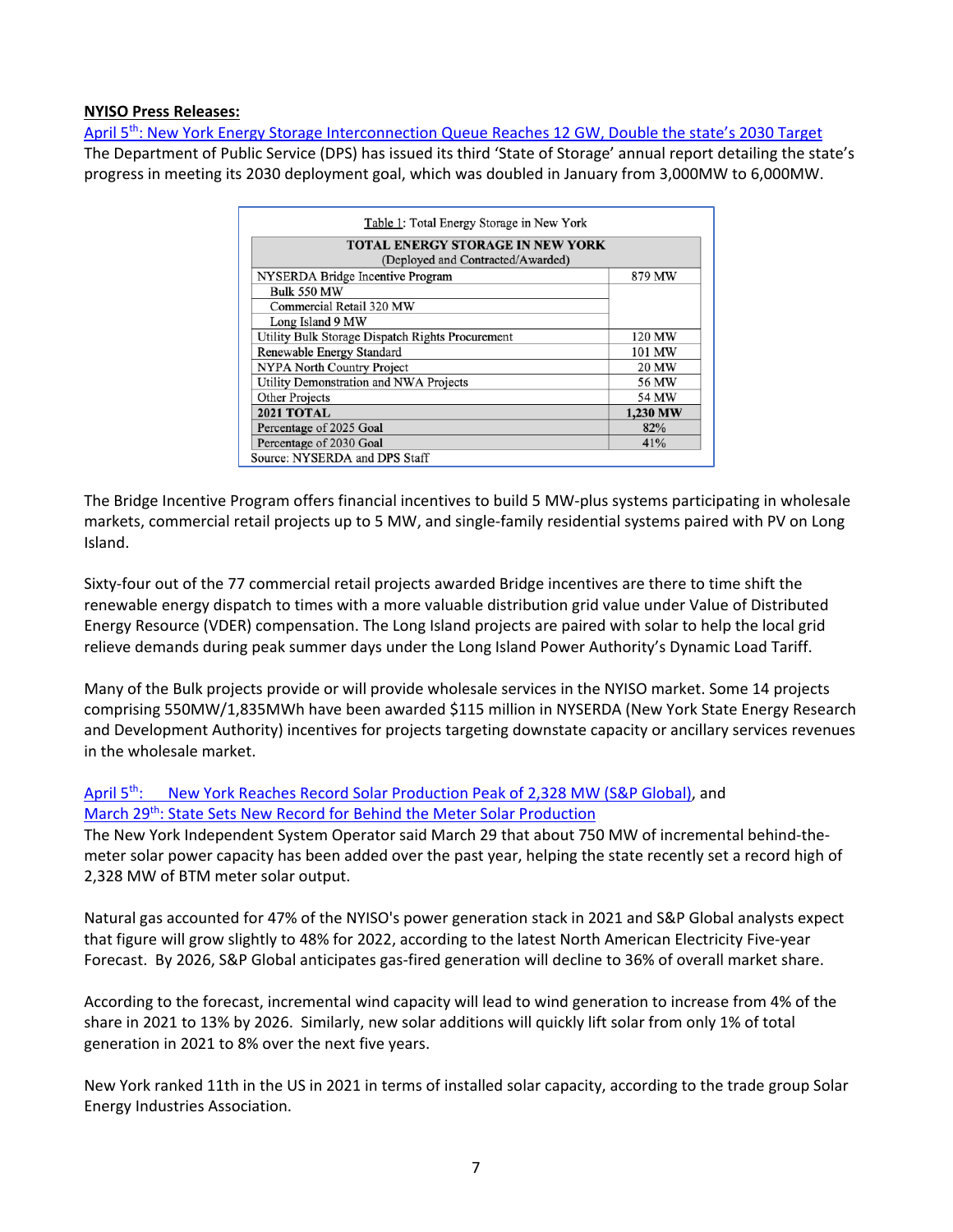#### **Interconnection Queue: Monthly Snapshot – Storage / Solar / Wind / CSRs (Co-located Storage)**

The intent is to track the growth of Energy Storage, Wind, Solar and Co-Located Storage (Solar and Wind now in separate categories) projects in the NYISO Interconnection Queue, looking to identify trends and patterns by zone and in total for the state. The information was obtained from the [NYISO Interconnection Website,](https://www.nyiso.com/interconnections) based on information published on April 21<sup>st</sup>, and representing the Queue as of March 31<sup>st</sup>. Note that 18 projects were added, and 11 were withdrawn during the month of March. Results are tabulated below and shown graphically on the next page.

| <b>Total Count of Projects in NYISO Queue by Zone</b> |                 |                |                |              |             |
|-------------------------------------------------------|-----------------|----------------|----------------|--------------|-------------|
| <b>Zone</b>                                           | <b>Co-Solar</b> | <b>Co-Wind</b> | <b>Storage</b> | <b>Solar</b> | <b>Wind</b> |
| Α                                                     | 2               |                |                | 12           |             |
| в                                                     |                 |                | 4              | 17           |             |
| C                                                     | 2               |                | 10             | 43           | 8           |
| n                                                     | 2               |                |                | 10           |             |
| F                                                     | 4               |                | 4              | 41           | 9           |
| F                                                     |                 |                |                | 46           |             |
| G                                                     |                 |                | 12             | 9            |             |
| н                                                     |                 |                | 5              |              |             |
|                                                       |                 |                |                |              |             |
|                                                       |                 |                | 26             |              | 16          |
| Κ                                                     |                 |                | 52             | っ            | 20          |
| <b>State</b>                                          | 11              |                | 123            | 180          | 62          |

| <b>Total Project Size (MW) in NYISO Queue by Zone</b> |                 |                |                |              |             |
|-------------------------------------------------------|-----------------|----------------|----------------|--------------|-------------|
| <b>Zone</b>                                           | <b>Co-Solar</b> | <b>Co-Wind</b> | <b>Storage</b> | <b>Solar</b> | <b>Wind</b> |
| Α                                                     | 290             |                | 430            | 1,590        | 615         |
| в                                                     | 100             |                | 61             | 2,521        | 200         |
| С                                                     | 70              |                | 888            | 4,472        | 1,062       |
| D                                                     | 40              |                | 20             | 1,674        | 847         |
| E                                                     | 654             |                | 52             | 3,663        | 1,087       |
| F                                                     |                 |                | 250            | 1,937        |             |
| G                                                     |                 |                | 1,223          | 250          |             |
| н                                                     |                 |                | 1,560          |              |             |
|                                                       |                 |                | 100            |              |             |
| J                                                     |                 |                | 3,641          |              | 18,312      |
| Κ                                                     |                 | 1,356          | 5,071          | 59           | 20,418      |
| <b>State</b>                                          | 1,153           | 1,356          | 13,296         | 16,166       | 42,541      |

| <b>Average Size (MW) of Projects in NYISO Queue by Zone</b> |                 |                |                |              |             |  |
|-------------------------------------------------------------|-----------------|----------------|----------------|--------------|-------------|--|
| <b>Zone</b>                                                 | <b>Co-Solar</b> | <b>Co-Wind</b> | <b>Storage</b> | <b>Solar</b> | <b>Wind</b> |  |
| Α                                                           | 145             |                | 61             | 132          | 154         |  |
| B                                                           | 100             |                | 15             | 148          | 200         |  |
| С                                                           | 35              |                | 89             | 104          | 133         |  |
| D                                                           | 20              |                | 20             | 167          | 212         |  |
| E                                                           | 163             |                | 13             | 89           | 121         |  |
| F                                                           |                 |                | 250            | 42           |             |  |
| G                                                           |                 |                | 102            | 28           |             |  |
| н                                                           |                 |                | 312            |              |             |  |
|                                                             |                 |                | 100            |              |             |  |
| J                                                           |                 |                | 140            |              | 1,145       |  |
| Κ                                                           |                 | 1,356          | 98             | 29           | 1,021       |  |
| State                                                       | 105             | 1,356          | 108            | 90           | 686         |  |